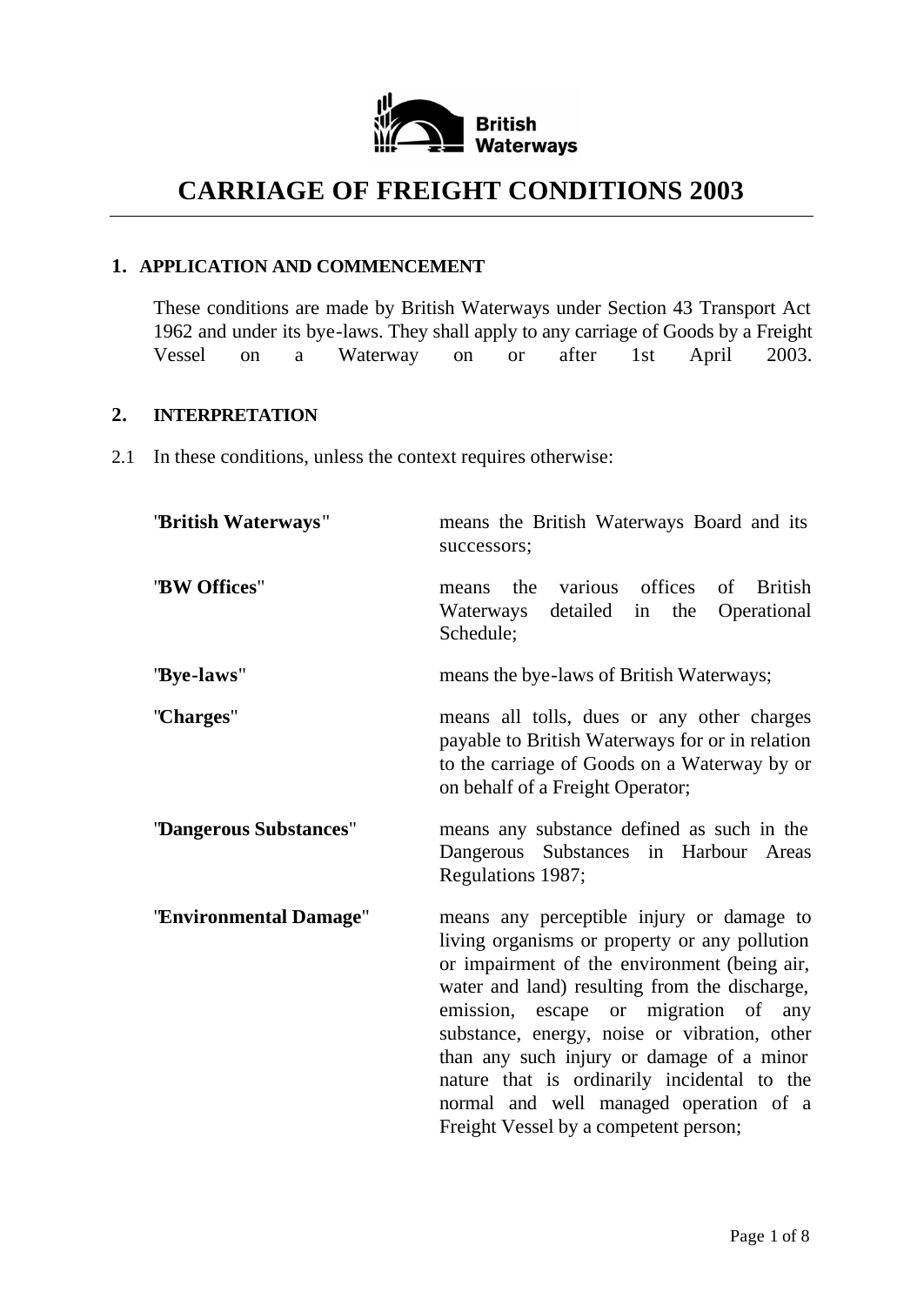| "Freight Operator"          | capacity;                                                                                                                                                                                                                                                                              | means the person using or intending to use a<br>Waterway for the carriage of Goods by a<br>Freight Vessel whether as the Owner of a<br>Freight Vessel or of the Goods or in any other                                                                                                           |
|-----------------------------|----------------------------------------------------------------------------------------------------------------------------------------------------------------------------------------------------------------------------------------------------------------------------------------|-------------------------------------------------------------------------------------------------------------------------------------------------------------------------------------------------------------------------------------------------------------------------------------------------|
| "Freight Vessel"            |                                                                                                                                                                                                                                                                                        | has the meaning given in the British Waterways<br>Freight Vessel Conditions 2003;                                                                                                                                                                                                               |
| "Freight Vessel Conditions" |                                                                                                                                                                                                                                                                                        | means the British Waterways Freight Vessel<br><b>Conditions 2003</b>                                                                                                                                                                                                                            |
| "Goods"                     | means each and every cargo of any description<br>whatsoever being transported by a Freight<br>Vessel together with any package, case, pallet,<br>container, vehicle or other thing which<br>conveys, carries, contains, protects or supports<br>cargo or is designed or made to do so; |                                                                                                                                                                                                                                                                                                 |
| "Owner"                     | means:                                                                                                                                                                                                                                                                                 |                                                                                                                                                                                                                                                                                                 |
|                             | (1)                                                                                                                                                                                                                                                                                    | in relation to Goods, the legal owner of<br>the Goods or person, from time to time,<br>in charge of and/or with physical<br>possession of the Goods including,<br>limitation,<br>without<br>consignor,<br>$\rm{a}$<br>consignee, shipper, broker or the agents<br>of any of the foregoing; and; |
|                             | (2)                                                                                                                                                                                                                                                                                    | in relation to a Freight Vessel, the legal<br>owner or any person, from time to time,<br>in charge of, and/or operating, a Freight<br>Vessel including without limitation, a<br>broker,<br>Master,<br>charterer,<br>hirer,<br>mortgagee in possession or the agents of<br>any of the foregoing; |
| "Operational Schedule"      | means                                                                                                                                                                                                                                                                                  | schedule<br>the<br>of<br>operational<br>requirements (including details of the Freight<br>Vessel and Waterway permitted to be used)<br>agreed by British Waterways and the Freight<br>Operator in respect of a particular carriage of<br>Goods or a series of carriages of like nature;         |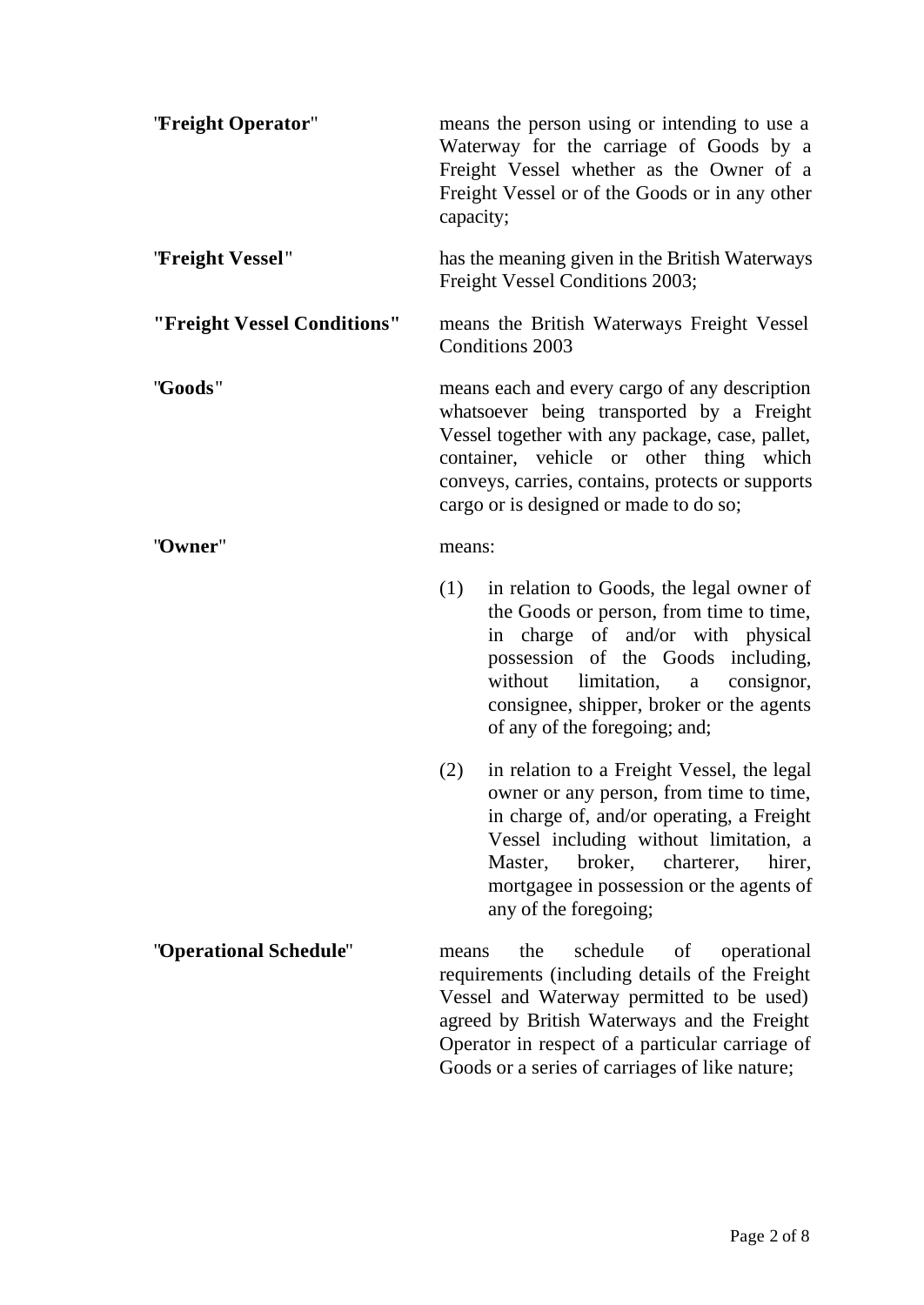| 'Master''              | means the person for the time being having<br>command, charge or management of a Freight<br>Vessel;                                                                                                                                                                                        |
|------------------------|--------------------------------------------------------------------------------------------------------------------------------------------------------------------------------------------------------------------------------------------------------------------------------------------|
| "Normal Working Hours" | means the usual working hours of the<br>waterway(s) identified in the Operational<br>Schedule;                                                                                                                                                                                             |
| "Waterway"             | means any canal or inland navigation belonging<br>to or under the control of British Waterways<br>and includes any works, land or premises<br>belonging to or under the control of British<br>Waterways and held or used by them in<br>connection with such canal or inland<br>navigation; |
| ''Week''               | means the 7 days running from Sunday to<br>Saturday inclusive.                                                                                                                                                                                                                             |

- 2.2 The headings in these conditions are for convenience only and shall not affect their interpretation.
- 2.3 Reference to any provision of any Act of Parliament or subordinate legislation (including bye-laws) shall be deemed to be a reference to such Act of Parliament, subordinate legislation or bye-laws as amended, modified re-enacted or replaced whether before or after the date hereof and any reference to any provision of any such Act or legislation shall also include where appropriate any provision of which it is a re-enactment (whether with or without modification).
- 2.4 Reference to the singular shall include the plural and vice versa.

# **3. GENERAL**

- 3.1 The carriage of Goods by a Freight Vessel on a Waterway shall be subject to these conditions and the terms of any Operational Schedule agreed from time to time.
- 3.2 Any Freight Operator intending to carry Goods on a Waterway by Freight Vessel shall first notify British Waterways. The notification shall be in such form and give such details as British Waterways may reasonably require, including without limitation, details of the nature or type of Goods intended to be carried, of the route intended to be taken and of the Freight Vessel to be used.
- 3.3 The agreement of an Operational Schedule shall be based on the information given in the notification. An Operational Schedule may be agreed for a particular carriage of Goods or for a series of carriages of like nature. British Waterways shall not be under any obligation to issue an Operational Schedule or otherwise permit the carriage of Goods by a Freight Operator. If British Waterways refuses to agree an Operational Schedule or otherwise to permit the carriage of Goods it shall give its reasons in writing.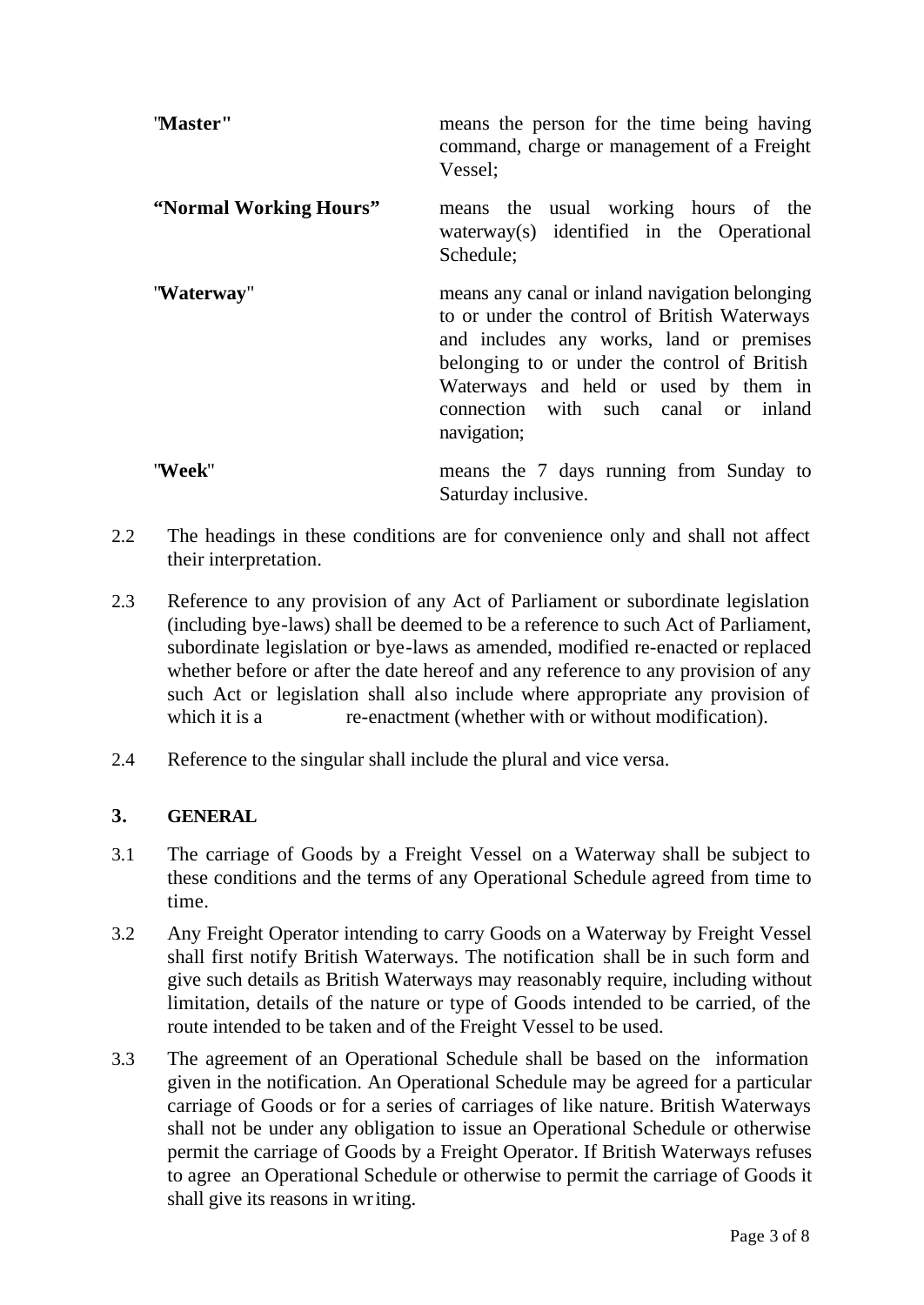- 3.4 These conditions, and the terms of any Operational Schedule, cannot be varied except in writing signed by an authorised officer of British Waterways.
- 3.5 The loading and/or unloading of Goods by or on behalf of a Freight Operator onto or over any land owned by or under the control of British Waterways (excluding land let to third parties) is not permitted under these conditions and shall require a separate agreement between British Waterways and the Freight Operator.

#### **4. USE OF WATERWAYS**

- 4.1 A Freight Operator may use those Waterways detailed in the Operational Schedule for the purposes of transporting Goods by Freight Vessel subject to the observance by the Freight Operator of these conditions, any requirements specified in the Operational Schedule and the bye-laws.
- 4.2 In the event of any serious or persistent failure by the Freight Operator to comply with any of the provisions of these conditions, the Operational Schedule or the bye-laws, British Waterways may withdraw its consent given under the terms of the Operational Schedule. The consent may be terminated immediately if safety or significant Waterway operational requirements are compromised. Otherwise the Freight Operator will be notified in writing and given a reasonable time to effect a remedy prior to the consent being terminated.

## **5. DECLARATION OF GOODS**

- 5.1 To enable the correct calculation of charges and for similar purposes, the Freight Operator shall complete a declaration in writing in respect of all Goods transported on a Waterway in the form prescribed by British Waterways for this purpose from time to time.
- 5.2 The declaration shall be completed by or on behalf of the Freight Operator and submitted to the British Waterways Office prescribed on the Operational Schedule by post or facsimile within 7 days of the end of the Week in which the relevant Freight Vessel carrying the Goods arrives at its destination in a Waterway or leaves a Waterway for a destination other than one in a Waterway.
- 5.3 Compliance by the Freight Operator with Condition 5.1 above shall be deemed sufficient to satisfy the declaration requirements of the bye-laws.
- 5.4 Upon the reasonable request of British Waterways, the Freight Operator shall make available for inspection by an authorised officer of British Waterways or its nominated representative all relevant and/or material documentation relating to the loading, unloading and carriage of Goods by the Freight Operator on a Waterway.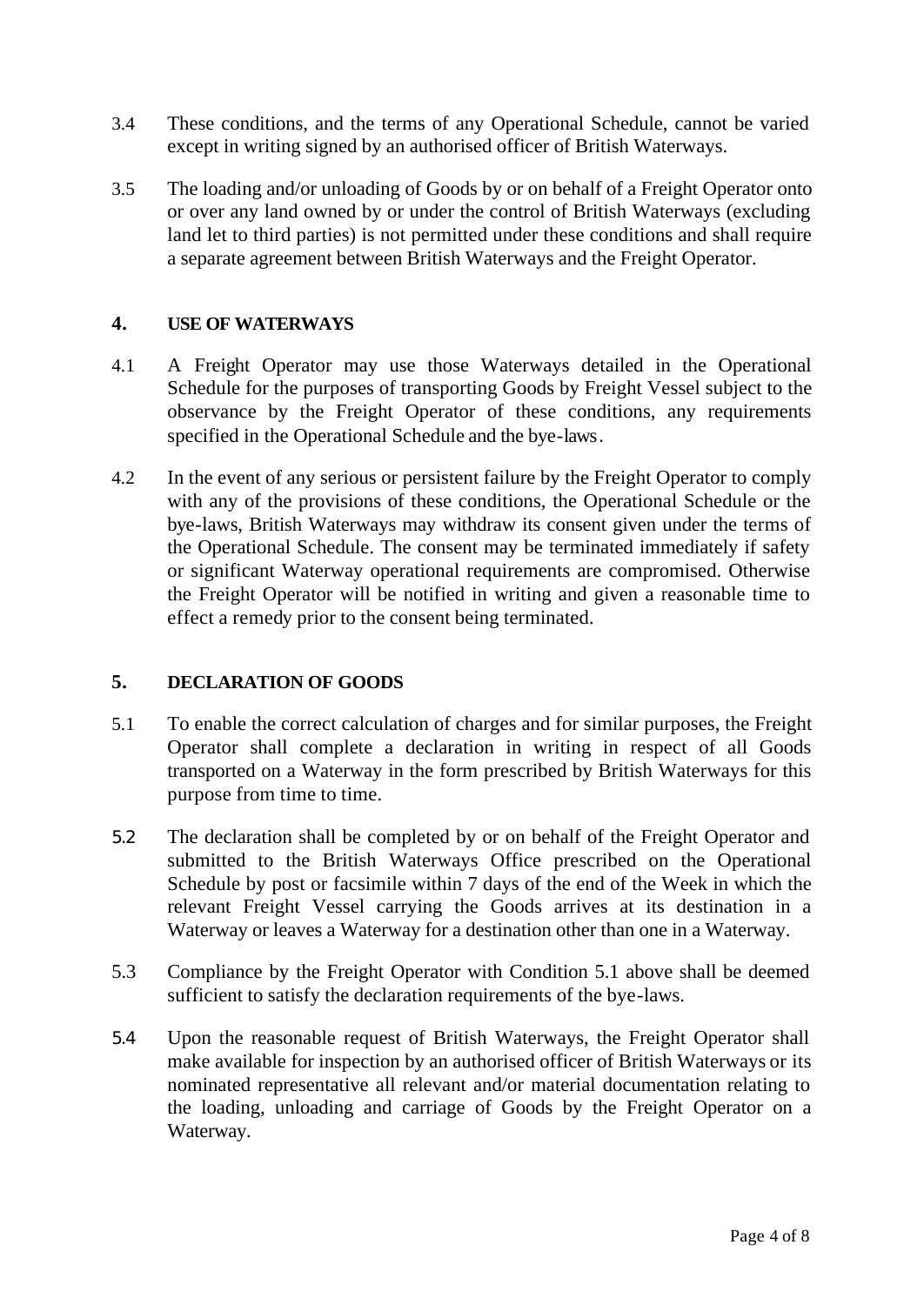## **6. CHARGES**

- 6.1 The Freight Operator shall pay to British Waterways the Charges applicable to the carriage of the Goods and such other charges as may be specified in the Operational Schedule.
- 6.2 The call-out service referred to in Condition 7.3 shall be provided by British Waterways at the Charges for individual Waterways set out in the Operational Schedule. Charges will be payable in respect of any call-out requested by or on behalf of a Freight Operator and subsequently not taken up by a Freight Operator.
- 6.3 Charges will be payable in respect of all emergency call-outs made by or on behalf of a Freight Operator except where the emergency call-out is attributable to the breakdown or malfunctioning of any of British Waterways' manned locks, moveable bridges and other operational structures provided for the purpose of navigating a Waterway which prevents or impedes the passage of a Freight Vessel by or on behalf of a Freight Operator.
- 6.4 Payment of all Charges shall be due 30 days from the date of invoice. All charges will be subject to VAT where applicable.
- 6.5 British Waterways reserves the right to charge interest on all overdue Charges. Such interest shall be calculated on a day to day basis on the amount outstanding at the rate of 3% above the base rate from time to time of National Westminster Bank Plc from due date (after as well as before judgement) until the outstanding amount is paid in full.

# **7. NAVIGATION**

- 7.1 Subject to Condition 7.2 below, the Waterways specified in the Operational Schedule shall available for navigation by a Freight Operator provided that British Waterways shall be free to close all or any part of a Waterway where closure is necessary to carry out maintenance to a Waterway or in the case of an emergency. Except in the case of an emergency, notice will be given and closure will be kept as short as is reasonably practical.
- 7.2 Subject to Condition 7.3, manned locks and moveable bridges will normally be available for navigation by a Freight Operator during the normal working hours of such structures as indicated in the Operational Schedule.
- 7.3 Navigation of manned locks and moveable bridges will be possible outside the normal working hours of such structures on a callout basis provided that a minimum of 24 hours prior notice, or as otherwise agreed in the Operational Schedule, is given to the relevant local BW Office of the Freight Operator's desire to navigate through such structures outside its normal working hours. Such notice must be received by the relevant BW Office during the normal working hours of that BW Office indicated on the Operational Schedule.

## **8. FREIGHT OPERATORS OBLIGATIONS**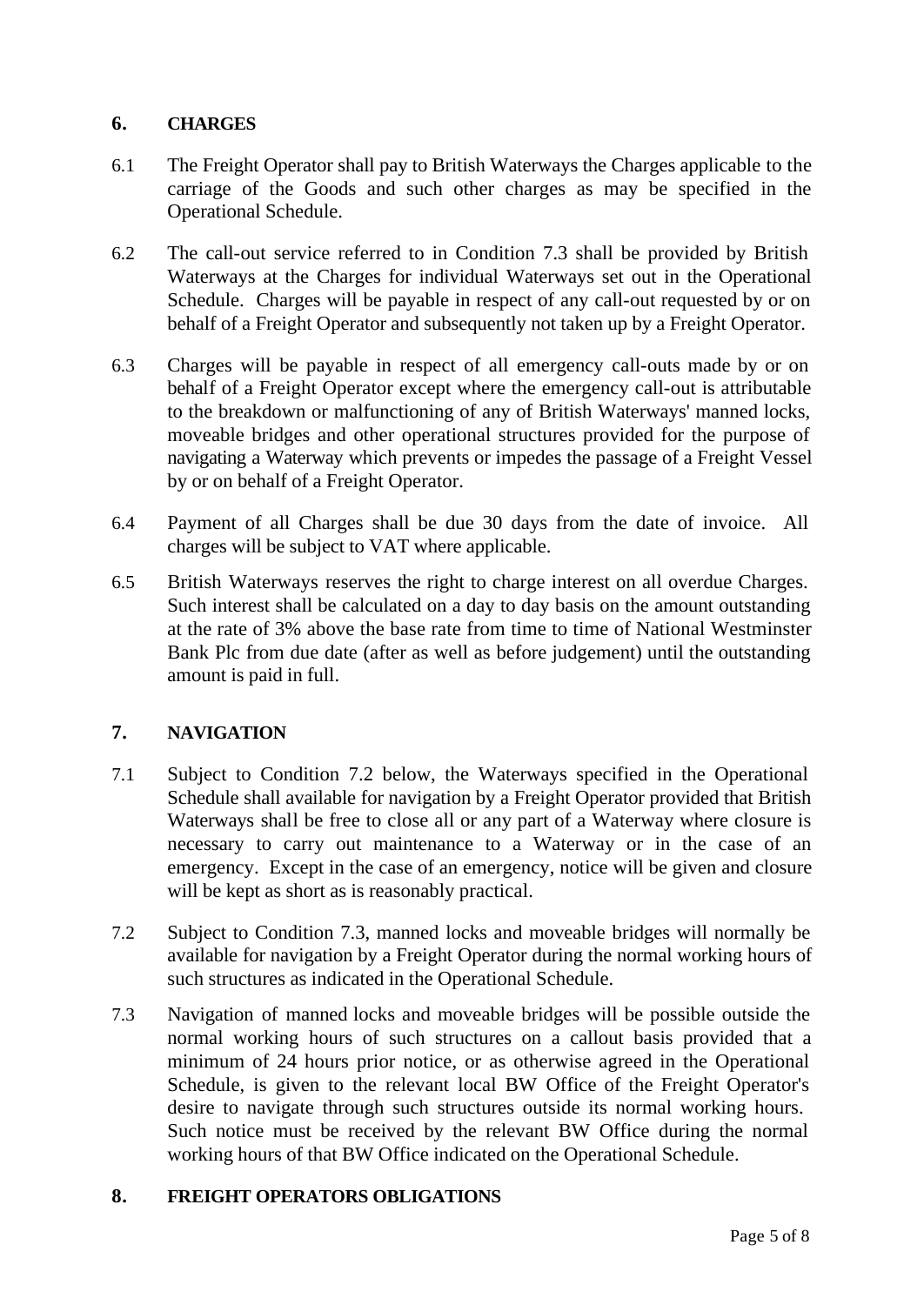## 8.1 The Freight Operator shall:

- 8.1.1 ensure that all Freight Vessels used by the Freight operator, the Owners of such Freight Vessels and any of their agents, employees and subcontractors comply with the provisions of the Freight Vessel Conditions, the bye-laws and any other legislation and/or regulations relevant to the movement of Goods and carriage of Dangerous Substances by a vessel on a Waterway; and
- 8.1.2 be responsible for the competency of the Master and crew of the Freight Vessel; and
- 8.1.3 be responsible for the condition of the Goods and the adequate and safe storage of the Goods on the Freight Vessel.
- 8.1.4 Without prejudice to the generality of the provisions of Condition 8.1 the Freight Operator shall not do or fail to do, or permit others to door fail to do anything which may cause or result in any Environmental Damage.
- 8.1.5 The Freight Operator shall comply with any specific instruction of British Waterways with regard to the Freight Operator's use of a Waterway that may properly be given and which affects or is likely to affect performance of any health and safety duties of British Waterways.

# **9. INDEMNITY**

- 9.1 Without prejudice to any other rights or remedies available to British Waterways, the Freight Operator shall indemnify British Waterways and keep it indemnified against all damages, losses, claims, proceedings, demands, liabilities, costs, orders and out of pocket expenses (including all costs incurred in investigating or defending any claim, proceedings, demand or order and any expenses incurred in preventing, avoiding or mitigating loss, liability or damage) including without limitation:
	- 9.1.1 damage to a Waterway or loss of or damage to any other property of British Waterways;
	- 9.1.2 loss of or damage to property of a third party;
	- 9.1.3 death or personal injury of an employee and/or representative of British Waterways;
	- 9.1.4 death or personal injury of any other person;
	- 9.1.5 loss of or damage arising from Environmental Damage;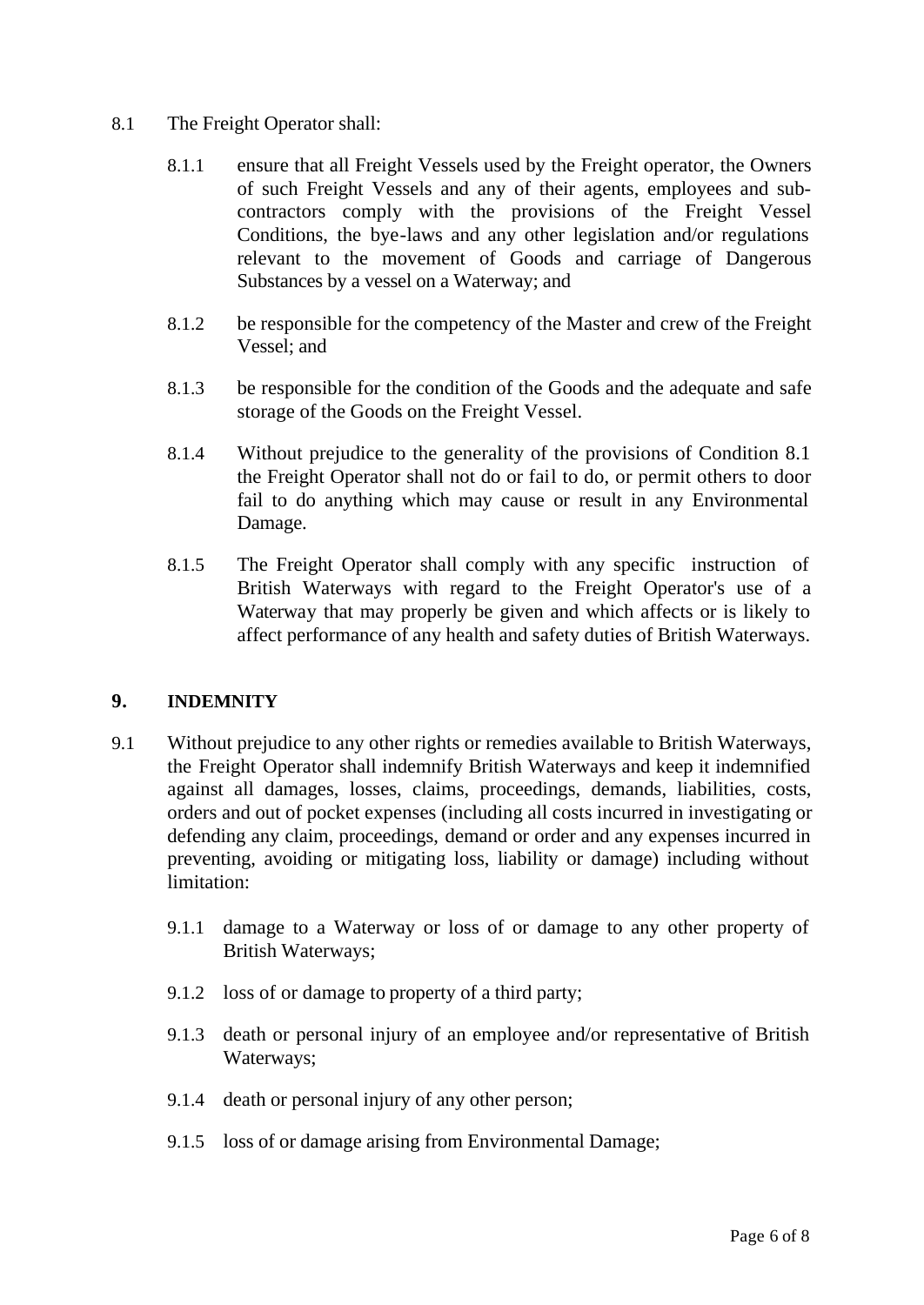9.1.6 loss of profits, indirect, special or consequential losses;

incurred or suffered by or claimed against British Waterways as a result of the acts or omissions of the Freight Operator, its employees, servants, agents or sub-contractors including any failure by the Freight Operator, its employees, servants, agents or sub-contractors to comply with these terms and conditions.

9.1.7 British Waterways shall as soon as reasonable practicable inform the Freight Operator of any circumstances of which British Waterways is aware whereby British Waterways may seek to enforce the indemnity provided by condition 9.1.1 British Waterways shall not admit liability to, or settle any claims or proceeding brought by, any other party in respect of which it may seek to enforce the said indemnity without first consulting with the Freight Operator.

#### **10. INSURANCE**

The Freight Operator shall at its own expense effect and maintain such insurance as required by any applicable law including (where it is the Owner of the Freight Vessel) in respect of its obligations under the Freight Vessel Conditions.

Where by reason of the nature of the Goods to be carried or by any other circumstances where British Waterways reasonably determines there to be additional risk, British Waterways may specify additional insurance requirements (as to nature or level of cover) to that referred to in condition 10.1, in the Operational Schedule.

The Freight Operator shall, upon request of British Waterways, supply a letter of confirmation from its insurers containing the details of its policy of insurance, policy number, amount and period of cover.

## **11. LIABILITY OF BRITISH WATERWAYS**

British Waterways shall be liable for damage to property caused by the negligence of British Waterways, its employees, servants or agents provided that the aggregate liability of British Waterways to the Freight Operator for damage to property arising out of any one incident shall not exceed:

(i) in the case of loss of or damage to Goods, the cost of repairing, recovering or replacing such Goods; and